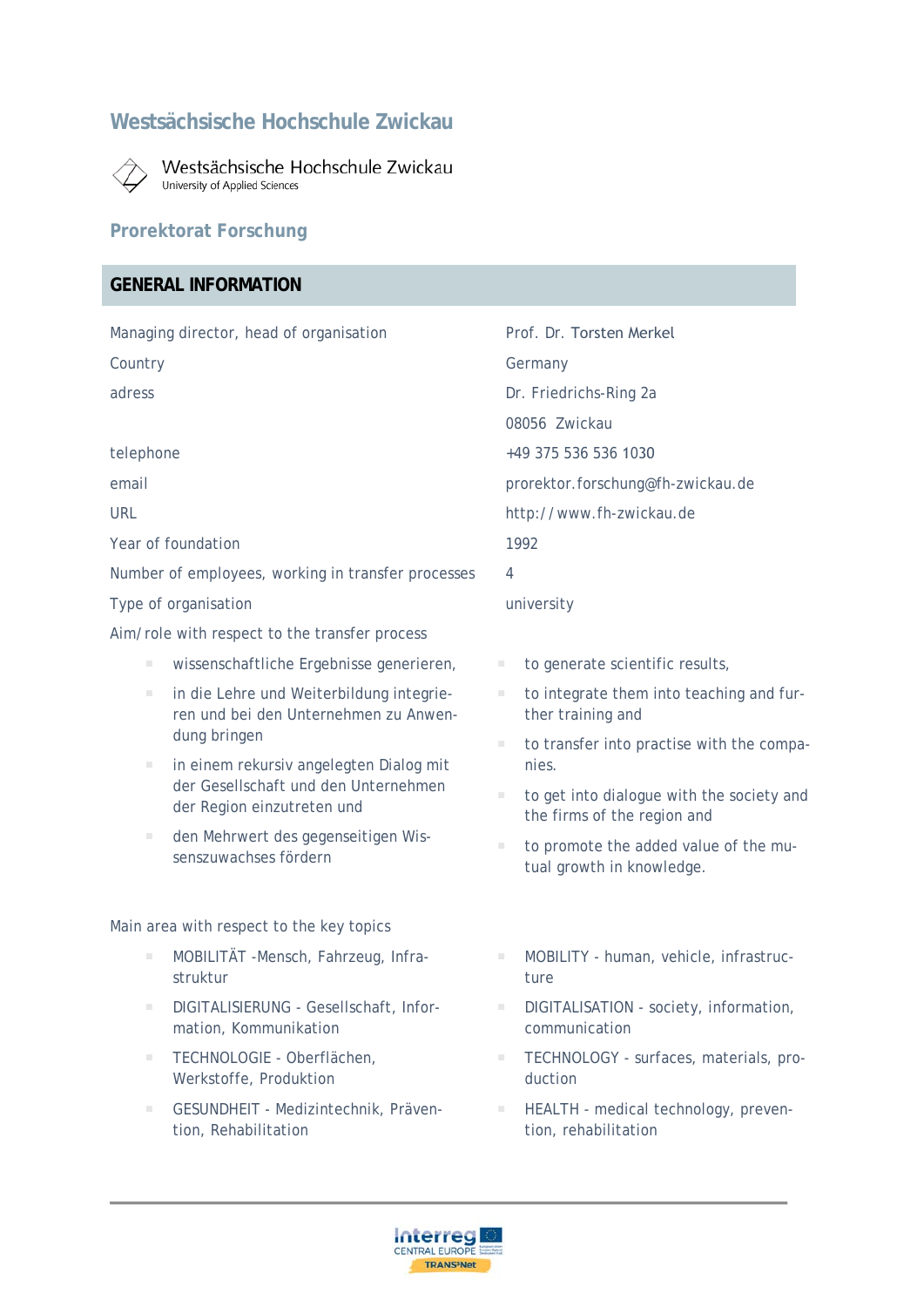main contact person for transfer Prof. Dr.-Ing. Christian Busch telephone +49 375 536 1030 email prorektor.forschung@fh-zwickau.de

#### **OFFERED SERVICES**

## **services in terms of the identification and description of innovative and economically applicable ideas**

- identification of current research results in research institutions, universities (e.g. using technology scouting): Saxeed
- foster scientists in the description of the exploitable idea, focussed on its application in enterprises
- technology assessment according to technical, legal and economical aspects, such as technology maturity level, patentability, standard conformity, necessary licensing procedures): Internally for professors

### **services in terms of the dissemination of innovative and economically applicable ideas**

#### *publication modes and media*

- various print media: Forschungsmagazin (research magazine)
- data-bases, online platforms, websites introducing innovative ideas: Forschungsinformationsssystem ( https://fis.fh-zwickau.de/index.php?id=188)
- brokerage events (events bringing together developers and potential users)/ meetings introducing economically applicable research results: Forschungsforum (research forum)
- demonstrators: as part of research projects, e.g. at fairs with a focus on research

### **services to bring together parties that could be relevant for the application of new ideas and technologies**

- implementation of visits in research institutes or enterprises: for students
- **implementation of meetings, workshops, conferences (e.g. for initiating and intensifying contacts** between science and business, for discussing detail information about innovative ideas and technologies): Saxeed, Forschungsforum, symposia

### **services in terms of the preparation of economic exploitation of an (innovative and economically applicable) idea/ technology**

- contract research (e.g. initiating, bringing together the potentially exchanging parties, project management)
- research cooperation
- consulting on technical issues in order to support the final implementation of new technologies or processes in enterprises: (e.g. support for adapting new technologies to the existing equipment in the company): by professors

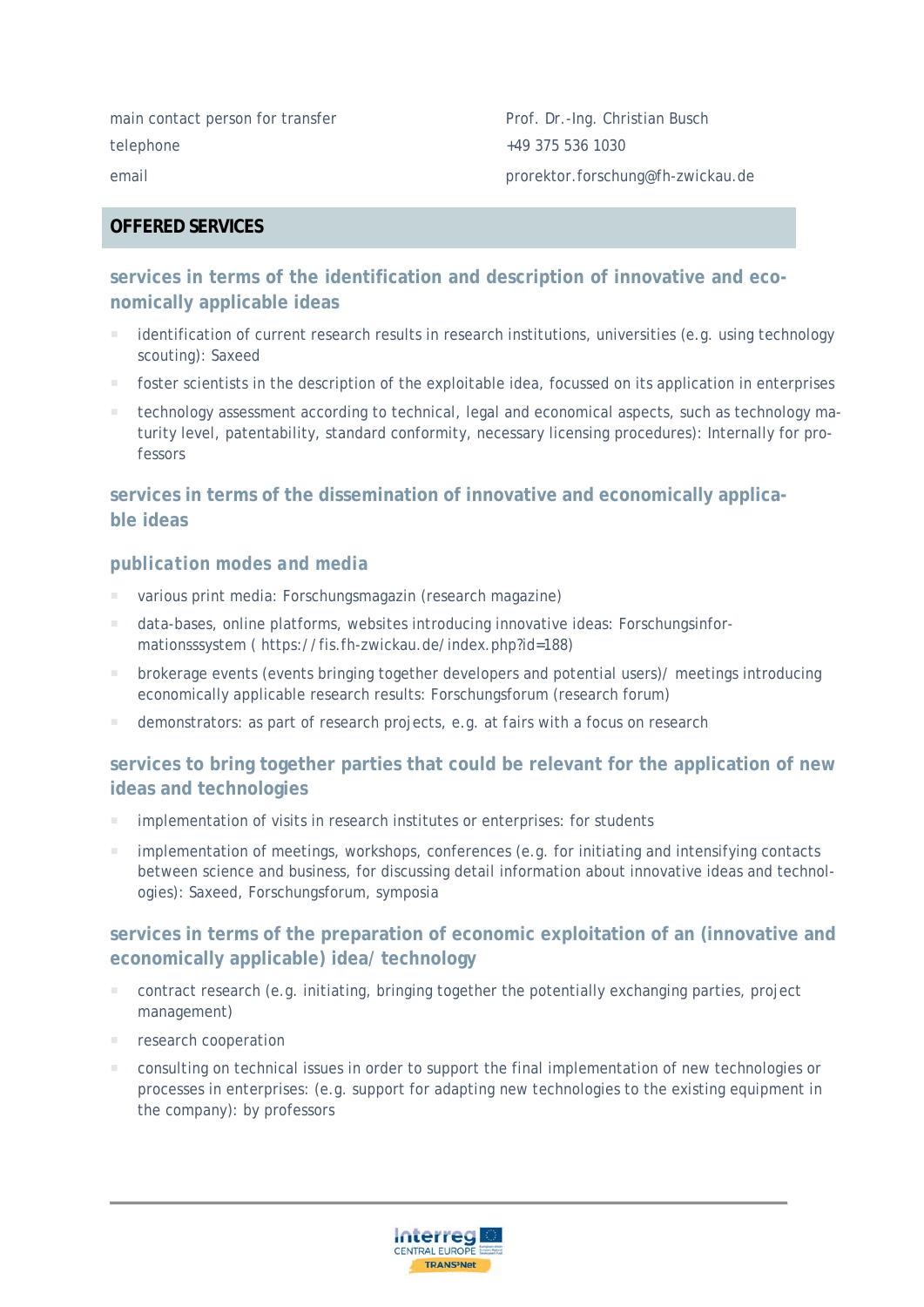- concepts for and execution of qualification measures for the future personnel focussed on the exploitable idea/ technology (e.g. conceptual design and implementation of trainings, e-learning, workshops): Saxeed
- boosting acquisition of financing or funding of the defined transfer (e.g. consulting, bringing potential partners together)
- spin-off creation by your organisation

### **services of the economic exploitation of innovative and economically applicable ideas**

supporting implementation of spin-offs based on innovative ideas/ technologies

**services in terms of collective advancement of innovative and economically applicable ideas resp. research fields** 

- establishment of institutional structures for the cooperation between science and economy (e.g. endowed chairs, joint research institutions as a kind of public private partnership, associated institutes closely connected with universities)
- initiation and implementation of tools that do not follow an institutional structure (networks, discussion groups, alliances, clusters)
- support to the establishment of students' projects and looking after the students' work in the form of preliminary studies aimed at: the preparation of the implementation of innovative ideas/ new technologies in enterprises; the application of scientific results to tackle with practical problems in enterprises; the detection of deficits and bottlenecks that could make the application of new ideas and technologies in the enterprises difficult

#### **geographical area of transfer activities and services**

- regional
- national
- cross-border (PL $\leftrightarrow$  CZ; PL $\leftrightarrow$  GE; CZ $\leftrightarrow$  GE)

#### **TARGET GROUPS**

#### **Kind of organisations**

 organisations offering or developing innovative ideas/ new technologies and organisations demanding for innovative ideas or new technologies

#### **Businesses of target groups**

- **Manufacturing**
- **Electricity, gas, steam and air conditioning supply**
- **Water supply; sewerage, waste management and remediation activities**
- **Wholesale and retail trade; repair of motor vehicles and motorcycles**
- Transportation and storage
- $\blacksquare$  Information and communication
- Real estate activities